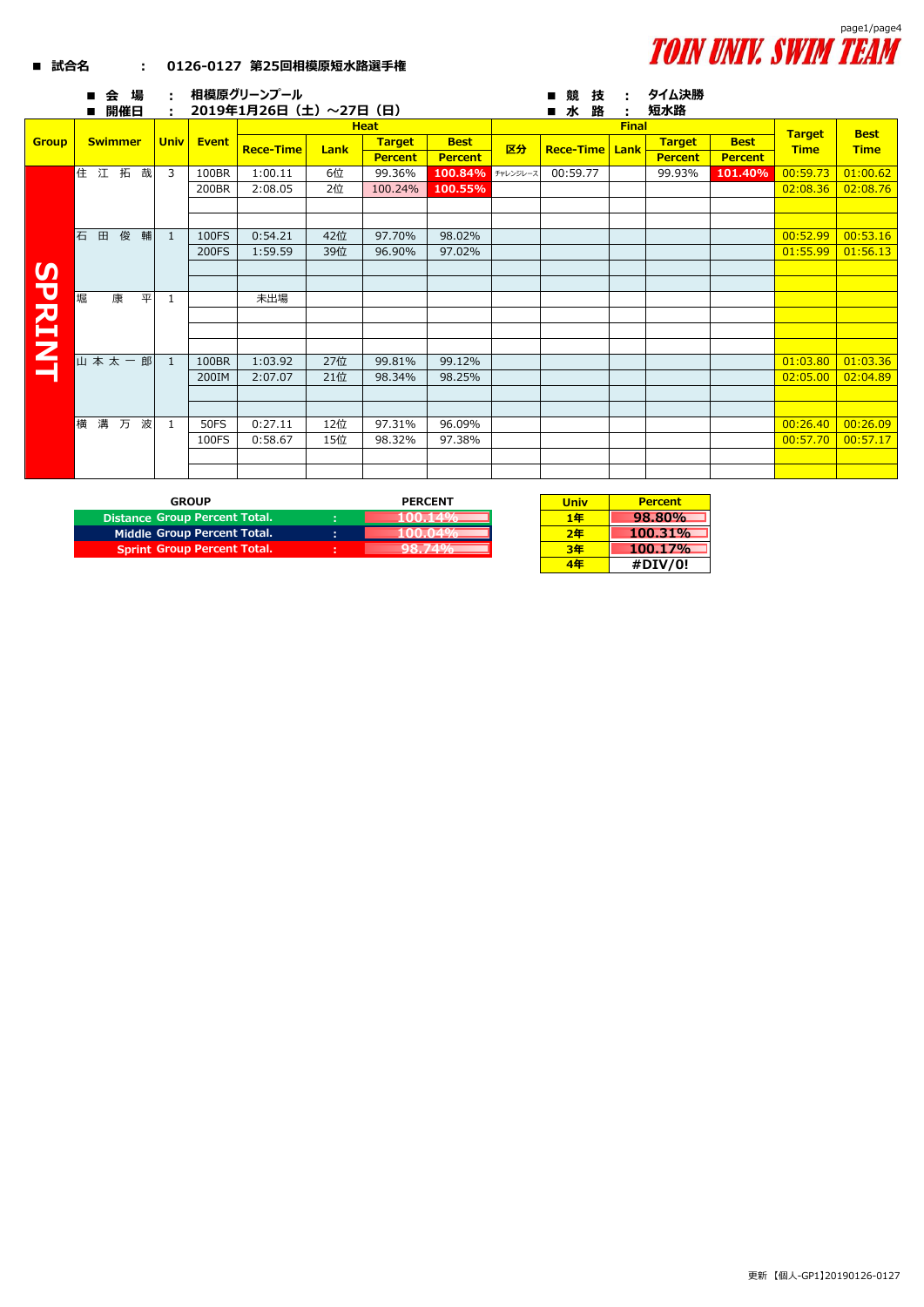

|               |   | ■会場            |   |                |              | 相模原グリーンプール              |      |                                 |                               |          | ■競技                   |              | タイム決勝                           |                               |                     |             |
|---------------|---|----------------|---|----------------|--------------|-------------------------|------|---------------------------------|-------------------------------|----------|-----------------------|--------------|---------------------------------|-------------------------------|---------------------|-------------|
|               |   | ■ 開催日          |   | $\mathbf{L}$   |              | 2019年1月26日 (土) ~27日 (日) |      |                                 |                               |          | ■ 水 路                 |              | 短水路                             |                               |                     |             |
|               |   | <b>Swimmer</b> |   |                |              |                         |      | <b>Heat</b>                     |                               |          |                       | <b>Final</b> |                                 |                               | <b>Target</b>       | <b>Best</b> |
| <b>Group</b>  |   |                |   | <b>Univ</b>    | <b>Event</b> | <b>Rece-Time</b>        | Lank | <b>Target</b><br><b>Percent</b> | <b>Best</b><br><b>Percent</b> | 区分       | <b>Rece-Time Lank</b> |              | <b>Target</b><br><b>Percent</b> | <b>Best</b><br><b>Percent</b> | <b>Time</b>         | <b>Time</b> |
|               |   | 阿部峻也           |   | 3              | 200FS        | 1:50.03                 | 11位  | 97.94%                          | 100.07%                       |          |                       |              |                                 |                               | 01:47.81            | 01:50.11    |
|               |   |                |   |                | 100FLY       | 0:54.28                 | 11位  | 99.39%                          | 100.24%                       |          |                       |              |                                 |                               | 00:53.95            | 00:54.41    |
|               |   |                |   |                | 200FLY       | 1:57.90                 | 2位   | 99.16%                          | 100.52%                       |          |                       |              |                                 |                               | 01:56.92            | 01:58.52    |
|               |   |                |   |                |              |                         |      |                                 |                               |          |                       |              |                                 |                               |                     |             |
|               | 加 | 藤              | 樹 | 3              | 100FLY       | 0:54.66                 | 13位  | 97.83%                          | 99.41%                        |          |                       |              |                                 |                               | 00:53.50            | 00:54.34    |
|               |   |                |   |                | 200IM        | 2:00.39                 | 4位   | 98.83%                          | 100.38%                       |          |                       |              |                                 |                               | 01:59.00            | 02:00.85    |
|               |   |                |   |                |              |                         |      |                                 |                               |          |                       |              |                                 |                               |                     |             |
|               |   |                |   |                |              |                         |      |                                 |                               |          |                       |              |                                 |                               |                     |             |
|               |   | 柳沢駿            | 成 | 3              | 100FLY       | 0:53.75                 | 6位   | 98.57%                          | 99.57%                        |          |                       |              |                                 |                               | 00:52.99            | 00:53.52    |
|               |   |                |   |                | 200IM        | 2:01.00                 | 6位   | 99.58%                          | 99.84%                        |          |                       |              |                                 |                               | 02:00.49            | 02:00.81    |
|               |   |                |   |                |              |                         |      |                                 |                               |          |                       |              |                                 |                               |                     |             |
|               |   |                |   |                |              |                         |      |                                 |                               |          |                       |              |                                 |                               |                     |             |
|               |   | 若狭向日葵          |   | $\overline{3}$ | 100FLY       | 1:02.04                 | 9位   | 98.30%                          | 99.56%                        |          |                       |              |                                 |                               | 01:01.00            | 01:01.77    |
|               |   |                |   |                | 200FLY       | 2:12.39                 | 5位   | 98.40%                          | 99.57%                        |          |                       |              |                                 |                               | 02:10.30            | 02:11.82    |
|               |   |                |   |                |              |                         |      |                                 |                               |          |                       |              |                                 |                               |                     |             |
|               |   |                |   |                |              |                         |      |                                 |                               |          |                       |              |                                 |                               |                     |             |
|               | 坂 | 本              | 陸 | 2              | 200BA        | 2:04.86                 | 13位  | 98.07%                          | 98.38%                        |          |                       |              |                                 |                               | 02:02.50            | 02:02.87    |
|               |   |                |   |                | 200IM        | 2:05.20                 | 16位  | 99.76%                          | 101.40%                       |          |                       |              |                                 |                               | 02:04.90            | 02:06.98    |
|               |   |                |   |                |              |                         |      |                                 |                               |          |                       |              |                                 |                               |                     |             |
|               |   |                |   |                |              |                         |      |                                 |                               |          |                       |              |                                 |                               |                     |             |
| <b>MIDDLE</b> | 滝 | 沢              | 健 | $\overline{2}$ | 100BA        | 0:55.49                 | 9位   | 99.11%                          | 100.34%                       |          |                       |              |                                 |                               | 00:55.00            | 00:55.68    |
|               |   |                |   |                | 200BA        | 1:57.63                 | 1位   | 100.31%                         | 100.91%                       |          |                       |              |                                 |                               | 01:58.00            | 01:58.71    |
|               |   |                |   |                |              |                         |      |                                 |                               |          |                       |              |                                 |                               |                     |             |
|               |   |                |   |                |              |                         |      |                                 |                               |          |                       |              |                                 |                               |                     |             |
|               |   | 保坂誠            | 也 | 2              | 200FS        | 1:50.25                 | 12位  | 99.77%                          | 100.57%                       |          |                       |              |                                 |                               | 01:50.00            | 01:50.88    |
|               |   |                |   |                | 200IM        | 2:02.14                 | 10位  | 99.88%                          | 99.97%                        |          |                       |              |                                 |                               | 02:01.99            | 02:02.10    |
|               |   |                |   |                |              |                         |      |                                 |                               |          |                       |              |                                 |                               |                     |             |
|               |   |                |   |                |              |                         |      |                                 |                               |          |                       |              |                                 |                               |                     |             |
|               |   | 鵜飼雪菜           |   | $\overline{2}$ | <b>50BA</b>  | 0:29.30                 | 3位   | 97.12%                          | 99.97%                        |          |                       |              |                                 |                               | 00:28.48            | 00:29.29    |
|               |   |                |   |                | 200IM        | 2:14.13                 | 4位   | 99.89%                          | 101.28%                       | チャレンジレース | 02:13.34              |              | 100.48%                         | 101.86%                       | 02:13.98            | 02:15.87    |
|               |   |                |   |                |              |                         |      |                                 |                               |          |                       |              |                                 |                               |                     |             |
|               |   |                |   |                |              |                         |      |                                 |                               |          |                       |              |                                 |                               |                     |             |
|               |   | 水口文那           |   | 2              | 100FLY       | 1:02.54                 | 12位  | 97.48%                          | 99.89%                        |          |                       |              | 97.93%                          |                               | 01:01.00            | 01:02.47    |
|               |   |                |   |                | 200FLY       | 2:14.92                 | 9位   | 99.31%                          | 100.27%                       | チャレンジレース | 2:16.78               |              |                                 | 98.89%                        | 02:14.00            | 02:15.28    |
|               |   |                |   |                |              |                         |      |                                 |                               |          |                       |              |                                 |                               |                     |             |
|               |   | 伊藤達斗           |   | $\mathbf{1}$   | 100FLY       | 0:56.26                 | 21位  | 98.63%                          | 99.45%                        |          |                       |              |                                 |                               | 00:55.50            | 00:55.95    |
|               |   |                |   |                | 200FLY       | 2:01.40                 | 10位  | 98.83%                          | 100.01%                       |          |                       |              |                                 |                               | 02:00.00            | 02:01.41    |
|               |   |                |   |                |              |                         |      |                                 |                               |          |                       |              |                                 |                               |                     |             |
|               |   |                |   |                |              |                         |      |                                 |                               |          |                       |              |                                 |                               |                     |             |
|               |   | 濱上未祐           |   | $\overline{1}$ | 200FS        | 2:12.18                 | 14位  | 98.32%                          | 106.73%                       |          |                       |              |                                 |                               | $02:09.99$ 02:21.71 |             |
|               |   |                |   |                | 200BR        | 2:34.55                 | 8位   | 97.99%                          | 99.62%                        |          |                       |              |                                 |                               | $02:31.50$ 02:33.97 |             |
|               |   |                |   |                |              |                         |      |                                 |                               |          |                       |              |                                 |                               |                     |             |
|               |   |                |   |                |              |                         |      |                                 |                               |          |                       |              |                                 |                               |                     |             |
|               |   | 前田未夢           |   | $\overline{1}$ | 100FLY       | 1:05.35                 | 14位  | 97.57%                          | 99.91%                        |          |                       |              |                                 |                               | $01:03.80$ 01:05.29 |             |
|               |   |                |   |                | 200FLY       | 2:20.78                 | 12位  | 96.86%                          | 92.45%                        |          |                       |              |                                 |                               | 02:16.50            | 02:10.90    |
|               |   |                |   |                |              |                         |      |                                 |                               |          |                       |              |                                 |                               |                     |             |
|               |   |                |   |                |              |                         |      |                                 |                               |          |                       |              |                                 |                               |                     |             |

| GROUP                         | <b>PERCENT</b> | Univ | <b>Percent</b>  |
|-------------------------------|----------------|------|-----------------|
| Distance Group Percent Total. |                | 1年   | 98.80%          |
| Middle Group Percent Total.   |                | 2年   | 100.31%         |
| Sprint Group Percent Total.   |                | 3年   | 100.17%         |
|                               |                | - -  | $11 - 21 - 101$ |

 **■ 試合名 : 0126-0127 第25回相模原短水路選手権**

| Univ | <b>Percent</b> |
|------|----------------|
| 1年   | 98.80%         |
| 2年   | 100.31%        |
| 3年   | 100.17%        |
| 4年   | #DIV/0!        |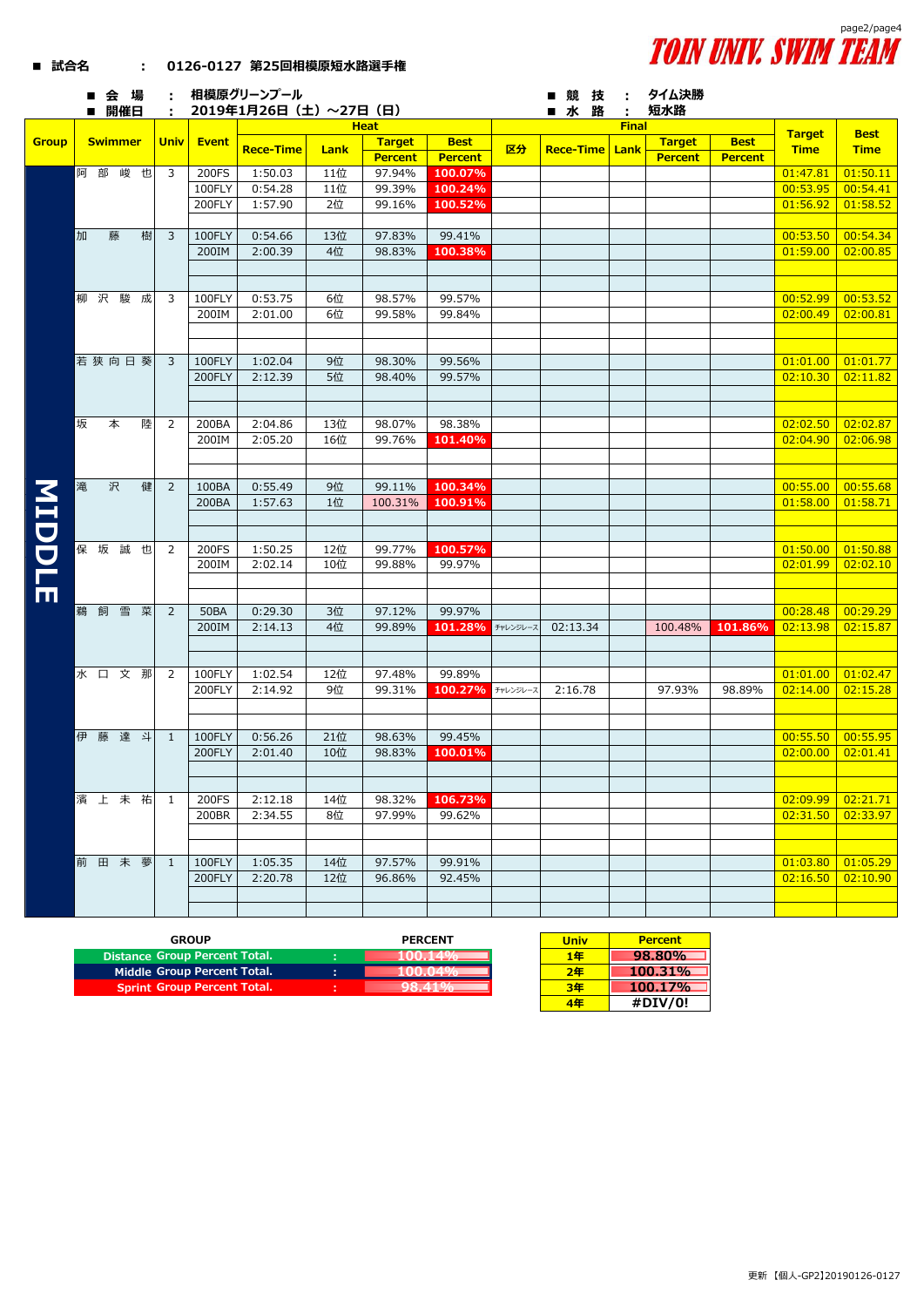

|              |   |              |                |   |                |                      | <b>Heat</b>        |            |                  |                   |    | <b>Final</b>     |      |                              |                |                              | <b>Best</b>          |
|--------------|---|--------------|----------------|---|----------------|----------------------|--------------------|------------|------------------|-------------------|----|------------------|------|------------------------------|----------------|------------------------------|----------------------|
| <b>Group</b> |   |              | <b>Swimmer</b> |   | <b>Univ</b>    | Event                | <b>Rece-Time</b>   | Lank       | <b>Target</b>    | <b>Best</b>       | 区分 | <b>Rece-Time</b> | Lank | <b>Target</b><br><b>Best</b> |                | <b>Target</b><br><b>Time</b> | <b>Time</b>          |
|              |   |              |                |   |                |                      |                    |            | <b>Percent</b>   | <b>Percent</b>    |    |                  |      | <b>Percent</b>               | <b>Percent</b> |                              |                      |
|              |   |              | 廣橋海            | 結 | $\overline{4}$ |                      | 未出場                |            |                  |                   |    |                  |      |                              |                |                              |                      |
|              |   |              |                |   |                |                      |                    |            |                  |                   |    |                  |      |                              |                |                              |                      |
|              |   |              |                |   |                |                      |                    |            |                  |                   |    |                  |      |                              |                |                              |                      |
|              |   |              |                |   |                |                      |                    |            |                  |                   |    |                  |      |                              |                |                              |                      |
|              |   |              | 松村直樹           |   | $\overline{3}$ | 200FS                | 1:54.81            | 31位        | 100.17%          | 99.83%            |    |                  |      |                              |                | 01:55.00                     | 01:54.62             |
|              |   |              |                |   |                | 200BR                | 2:14.93            | 13位        | 99.31%           | 101.83% チャレンジレース  |    | 02:15.18         |      | 99.12%                       | 101.65%        | 02:14.00                     | 02:17.45             |
|              |   |              |                |   |                |                      |                    |            |                  |                   |    |                  |      |                              |                |                              |                      |
|              |   |              |                |   |                |                      |                    |            |                  |                   |    |                  |      |                              |                |                              |                      |
|              | 内 | $\mathbf{H}$ | 雄真             |   | $\overline{2}$ | <b>50BA</b><br>100BA | 0:26.91            | 15位        | 98.45%           | 100.15%<br>99.45% |    |                  |      |                              |                | 00:26.50                     | 00:26.95             |
|              |   |              |                |   |                | 200BA                | 0:58.75<br>2:06.66 | 20位<br>16位 | 97.83%<br>98.67% |                   |    |                  |      |                              |                | 00:57.50<br>02:05.00         | 00:58.43<br>02:06.78 |
|              |   |              |                |   |                |                      |                    |            |                  | 100.09%           |    |                  |      |                              |                |                              |                      |
| DISTANC      | 舟 |              | 久保             | 颯 | 2              | 100FS                | 0:54.03            | 41位        | 99.01%           | 101.69%           |    |                  |      |                              |                | 00:53.50                     | 00:54.96             |
|              |   |              |                |   |                | 200FS                | 1:54.34            | 30位        | 99.70%           | 100.23%           |    |                  |      |                              |                | 01:54.00                     | 01:54.60             |
|              |   |              |                |   |                |                      |                    |            |                  |                   |    |                  |      |                              |                |                              |                      |
|              |   |              |                |   |                |                      |                    |            |                  |                   |    |                  |      |                              |                |                              |                      |
|              |   |              | 緒方大輔           |   | -1             | 200FS                | 1:57.43            | 36位        | 97.71%           | 98.61%            |    |                  |      |                              |                | 01:54.80                     | 01:55.82             |
|              |   |              |                |   |                | 200FLY               | 2:09.45            | 22位        | 97.67%           | 98.79%            |    |                  |      |                              |                | 02:06.50                     | 02:07.90             |
| m            |   |              |                |   |                |                      |                    |            |                  |                   |    |                  |      |                              |                |                              |                      |
|              |   |              |                |   |                |                      |                    |            |                  |                   |    |                  |      |                              |                |                              |                      |
|              |   |              | 小池哲平           |   | $\overline{1}$ | 200FS                | 1:55.87            | 33位        | 101.81%          | 100.16%           |    |                  |      |                              |                | 01:58.00                     | 01:56.05             |
|              |   |              |                |   |                | 200IM                | 2:07.88            | 23位        | 101.56%          | 99.15%            |    |                  |      |                              |                | 02:09.90                     | 02:06.80             |
|              |   |              |                |   |                |                      |                    |            |                  |                   |    |                  |      |                              |                |                              |                      |
|              |   |              |                |   |                |                      |                    |            |                  |                   |    |                  |      |                              |                |                              |                      |
|              |   |              | 渋谷怜於           |   | 1              |                      | 未出場                |            |                  |                   |    |                  |      |                              |                |                              |                      |

| <b>GROUP</b>                  |   | <b>PERCENT</b> | <b>Univ</b> | <b>Percent</b> |
|-------------------------------|---|----------------|-------------|----------------|
| Distance Group Percent Total. |   |                | 1年          | 98.80%         |
| Middle Group Percent Total.   | × |                | 2年          | $100.31\%$     |
| Sprint Group Percent Total.   |   |                | 3年          | 100.17%        |
|                               |   |                | 4年          | #DIV/0!        |

 **■ 試合名 : 0126-0127 第25回相模原短水路選手権**